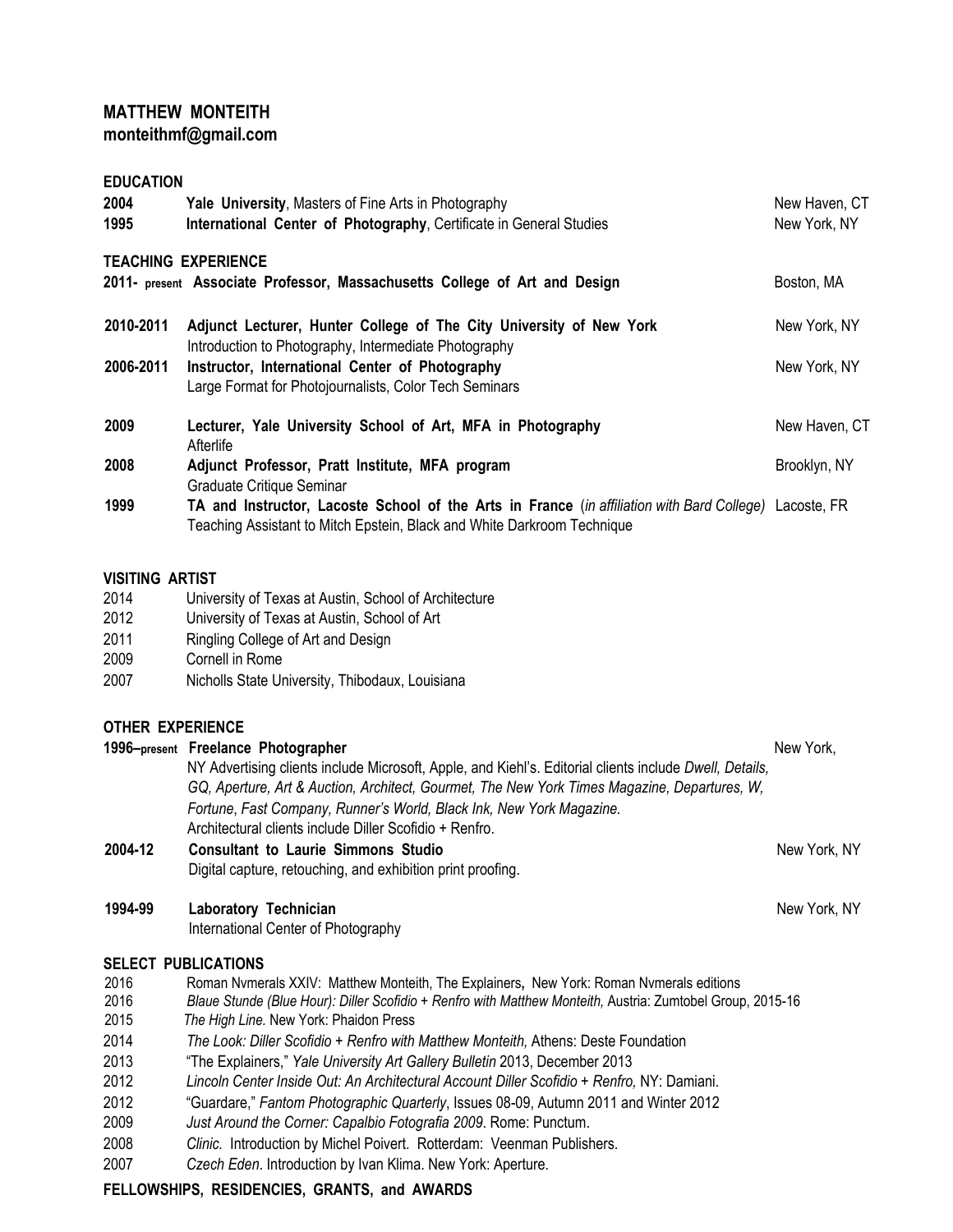| 2015                    | <b>Pollock Krasner Foundation Fellowship</b>                   | New York, NY      |  |
|-------------------------|----------------------------------------------------------------|-------------------|--|
| 2008                    | Abigail Cohen Rome Prize, American Academy in Rome (FAAR 2009) | Rome, IT          |  |
| 2008                    | PDN Photo Annual 2008, Photo Books category                    | New York, NY      |  |
| 2005                    | Nominated for The Baum Award                                   | San Francisco, CA |  |
| 2004                    | The Marie Walsh Sharpe Foundation studio residency             | New York, NY      |  |
| 2001                    | <b>Fulbright Scholar</b>                                       | Prague, CZ        |  |
| 2000                    | PDN's 30                                                       | New York, NY      |  |
| <b>SOLO EXHIBITIONS</b> |                                                                |                   |  |
| 2016                    | The Theatre, Honest Ed's Alley                                 | Toronto, CA       |  |
| 2015                    | The Graduates, Aviary Gallery                                  | Boston, MA        |  |
| 2014                    | The Explainers, Mebane Gallery, University of Texas at Austin  | Austin, Texas     |  |
| 2013                    | Roman Forum, Singular Gallery                                  | Pula, Croatia     |  |
| 2011                    | Old School, School of the International Center of Photography  | New York, NY      |  |
| 2011                    | Mirrors, Morgan Lehman Gallery                                 | New York, NY      |  |
| 2007                    | Czech Eden, Rosier Gallery                                     | San Francisco, CA |  |
| 2005                    | Cars, Hotel Nord Pinus                                         | Arles, FR         |  |
| 2004                    | Cesky Raj, Prinz Galerie                                       | Kyoto, JP         |  |
| 2003                    | Cesky Raj, 779 Galerie + Editions                              | Paris, FR         |  |

## **TWO-MAN EXHIBITIONS**

*Mind's Eye*, The Gallery at Hermès, two-person show with Matt Ducklo, curated by Cory Jacobs New York, NY

### **SELECTED GROUP EXHIBTIONS**

 *Face It* curated by Lynn Whitney, Andrew Hershberger & Jacqueline Nathan. Bowling Green Ohio/Tennessee State University Gallery and the Reece Museum at East Tennessee State University *The Look:* Destefashioncollection 2013 with Diller, Scofidio + Renfro, Benaki Museum Athens, Greece **Croatia Selections, Bakalar & Paine Galleries** Boston, MA **Boston, MA Pass This Along, StoneCrop Gallery Community Community Community Community Community Community Community Community Community Community Community Community Community Community Community Community Community Community C** 2013 After the Fall, Garis & Hahn, curated by Andrea Pemberton **New York, NY**  *Face, Head and Shoulders. The Contemporary Photographic Portrait* Copenhagen, DK *The Seventh Annual BAMart Silent Auction,* curated by Laurie Simmons and Carroll Dunham Brooklyn, NY *Commercial Paper*, curated by Colin Montgomery, Sarah Lawrence College Bronxville, NY *system:system*, St. Cecilia's Convent, curated by Adam Henry & Christina Vassallo Brooklyn, NY *Children's Museum of Art Auction*, Phillips de Pury & Company, curated by Helene Miller New York, NY *Clinic*, Atelier de Visu, curated by Remi Faucheux **Marseilles, FR** Marseilles, FR *A Question of Time,* American Academy in Rome, curated by Marco Delogu Rome, IT *Just Around the Corner*, Piazza della Provvidenza, curated by Marco Delogu Capalbio, IT *La Gioia*, Palace of Exhibitions, Fotografia Roma, curated by Marco Delogu Rome, IT *ROMA, The Road to Contemporary Art 2*, Hadrian's Temple, curated by Shara Wasserman Rome, IT *Lo Sguardo di Giano*, American Academy in Rome, curated by Francesco Stocchi Rome, IT 2008 Foundation for Contemporary Arts Benefit Auction, Cohan and Leslie New York, NY *Artists for Change* Auction, Phillips de Pury & Company, organized by Ronald Feldman New York, NY *Clinic*, Griesmar + Tamar, curated by Remi Faucheux **Paris, FR** Paris, FR *Blind Spot's 15<sup>th</sup> Anniversary Benefit Auction* hosted by David Zwirner New York, NY *Outside/Inside*, Gensler New York, NY *Inaugural Exhibition*, DoMa Gallery **Charlotte, NC** Charlotte, NC *Clinic*, Open Eye Gallery, curated by Remi Faucheux Liverpool, UK *Clinic*, Les Nuits Blanches and Paris Photo, curated by Remi Faucheux Paris, FR **Let's Talk About..., Larissa Goldston Gallery New York, NY** New York, NY *Stilled Life,* Placemaker Gallery*,* curated by Brian Sholis Miami, FL 2004 The Art + Commerce Festival of Emerging Photographers **New York, NY** New York, NY *ici+?=là*, Galeries du Cloître, École des Beaux Arts **Rennes, FR** Rennes, FR